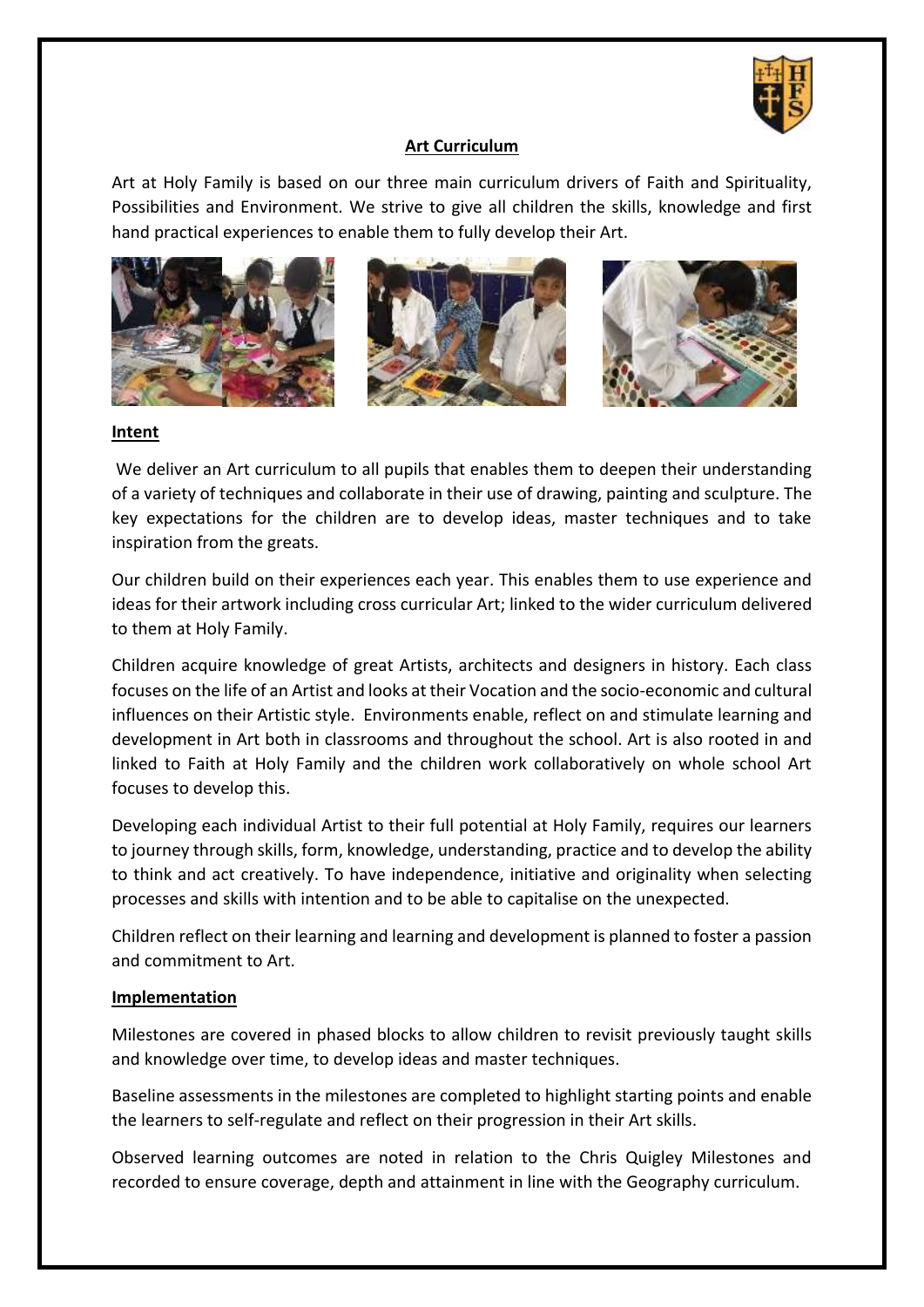

Specialist expertise is delivered and modelled to both children and staff through CPD with Artist visits to school. We work in partnership with Arts Connect to further develop staff training and the quality of provision. We provide an Arts Award at Discover level to Year five, this is accredited by Trinity College London and delivered by the two trained Arts Award Advisors we have at Holy Family.

Trips, Artists and visitors add to high quality Art experiences at Holy Family.

## **Impact**

An improvement skill progression from milestone baselines.

Conversations with children, pupil voice, what have they found easy/ challenging and about the skills and knowledge gained.

Children are confident to talk about and explain their learning to others and have achieved well against the appropriate milestones. Children can use the related vocabulary in the correct context for their learning and development. Subject leader will monitor Art through book looks, monitoring of planning, pupil voice and gathering teacher feedback.